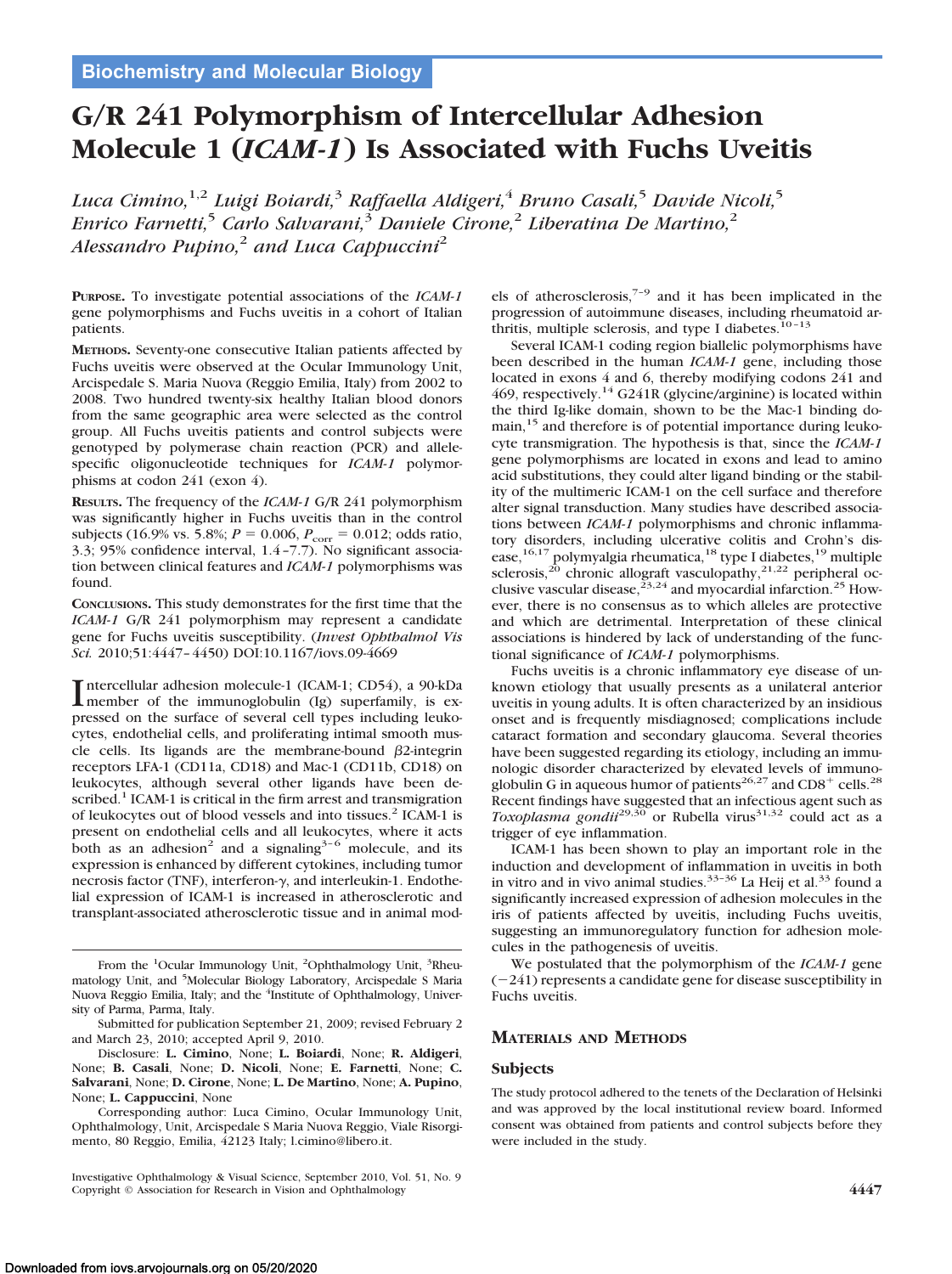**TABLE 1.** Demographic and Clinical Features of Patients with Fuchs Uveitis

|                            | Patients $(n = 71)$ |               |  |  |
|----------------------------|---------------------|---------------|--|--|
|                            | n                   | $\frac{0}{0}$ |  |  |
| Male                       | 39                  | 54.9          |  |  |
| Female                     | 32                  | 45.1          |  |  |
| Mean age in years $\pm$ SD | $42 \pm 15$         |               |  |  |
| Keratic precipitates       | 53                  | 74.6          |  |  |
| Iris atrophy               | 65                  | 91            |  |  |
| Heterochromia              | 35                  | 49.3          |  |  |
| Cataract                   | 26                  | 36.6          |  |  |
| Glaucoma                   | 9                   | 12.7          |  |  |
| <b>Vitreitis</b>           | 63                  | 88.7          |  |  |
| Unilateral                 | 65                  | 91.5          |  |  |
| Vitrectomy                 | 4                   | 5.6           |  |  |

From May 2002 to June 2008, 71 consecutive patients with Fuchs uveitis were examined at the Immunology Ocular Unit, Arcispedale S. Maria Nuova Hospital (Reggio Emilia, northern Italy). Demographic data and ocular findings (Table 1) and laboratory tests were recorded in a computer database.

Details on laterality, chronicity, and ocular signs were included. Patients with uveitis and associated underlying systemic diseases were excluded. The study included 226 healthy subjects who were unrelated blood donor volunteers.

The diagnosis of Fuchs uveitis was based on the presence of the following clinical features: unilateral uveitis involving the anterior segment and the vitreous body, absence of acute symptoms (pain, photophobia), characteristic Fuchs stellate keratic, sparsely distributed precipitates, diffuse iris stromal atrophy with or without heterochromia, vitritis, absence of synechiae, and the absence of cystoid macular edema.37

All the study subjects were Caucasians residing in Italy for at least one generation. No ethnic differences were present between patients and control subjects.

#### **Molecular Analysis of the** *ICAM-1* **Polymorphism**

Genomic DNA was extracted by phenol-chloroform standard method from 500  $\mu$ L whole blood collected in edetic acid. To detect the substitution of arginine for glycine responsible for the *ICAM-1* polymorphism G/R 241 in exon 4 of the *ICAM-1* gene, we developed an allele-specific polymerase chain reaction (ASPCR) method. We designated allele-specific primers 5'-CGTGGTCTGTTCCCTGGACG-3', 5'-CGTGGTCTGTTCCCTGGACA-3' (nucleotide number 638-657), using published sequence information on the point mutation of the *ICAM-1*

gene,<sup>38</sup> and common primer 5'-GTCGTTGCCATAGGTGACTG-3'8. As an internal positive control, an additional primer pair for the glycoprotein IIIa gene<sup>39</sup> was used in all ASPCRs, with a pair of primers consisting of an allele-specific primer and a common primer, according to the method of Bein et al.<sup>40</sup> The positive control primer pair amplified the 247-bp fragment of glycoprotein IIIa gene. The ASPCR was performed in a total volume of 50  $\mu$ L that contained 0.2  $\mu$ g genomic DNA, each primer pair consisting of 20 picomoles of allele-specific primer and 20 picomoles of common primer, 15 picomoles of each positive control primer, 200  $\mu$ M each dNTP, 10 mM Tris-HCl (pH 8.3), 50 nM KCl, 1.5 mM MgCl<sub>2</sub>, and 1.5 units of DNA polymerase (Ampli-Taq; Perkin-Elmer, Waltham, MA). The PCR reaction was performed for 35 cycles, each consisting of a denaturation step at 95°C for 30 seconds, 68°C for 30 seconds, and 72°C for 30 seconds in a PCR system (GeneAmp PCR System 9600; Perkin Elmer). The amplified PCR products were analyzed by 2% agarose gel electrophoresis followed by ethidium bromide staining and ultraviolet visualization.

#### **Statistical Analysis**

The frequencies of the alleles and genotypes between patient and control groups were compared by means of  $\chi^2$  test. Odds ratios (ORs) were calculated together with 95% confidence intervals (CIs). Corrected *P* values were calculated by multiplying *P* by the number of alleles compared (SPSS statistical package; SPSS Inc., Chicago, IL).

Statistical analysis to define population sample size and statistical power was performed with PAWE software (PAWE version 1.2, February 2003 written by Derek Gordon assisted by Michael Nothnagel, Rockefeller University, New York, NY).<sup>41-45</sup>

#### **RESULTS**

The demographic and clinical features of patients are reported in Table 1. Thirty-nine (55%) patients were male and 32 (45%) were female. The mean age was 42 years (range, 8 –78 years). Eye findings included stellate keratic precipitates in 53 (75%) cases, vitritis in 63 (89%), iris atrophy in 65 (91%), and heterochromia in 35 (49%). Fuchs uveitis was mostly unilateral (91%). Twenty-six (14%) patients presented with cataract and nine (13%) with glaucoma.

The allele and genotype frequencies of G/R 241 in patients and controls are reported in Table 2.

Allele R was significantly more frequent in the uveitis patients than in the control subjects ( $P = 0.001$ ,  $P_{corr} = 0.002$ ; OR, 3.7; 95% CI, 1.7–7.9), and the carriage rate of R241 was significantly higher in the patients than in the control subjects  $(16.9\% \text{ vs. } 5.8\%; P = 0.006; P_{\text{corr}} = 0.012; \text{ OR, } 3.3; 95\% \text{ CI,}$ 1.4 –7.7). Furthermore, the distribution of the G/R 241 geno-

|  | TABLE 2. Frequencies of Alleles, Genotypes, and Carriage Rates of ICAM-1 G/R 241 Polymorphism in Fuchs Uveitis Cases and Controls |  |  |  |  |  |  |  |  |  |  |  |  |  |  |  |
|--|-----------------------------------------------------------------------------------------------------------------------------------|--|--|--|--|--|--|--|--|--|--|--|--|--|--|--|
|--|-----------------------------------------------------------------------------------------------------------------------------------|--|--|--|--|--|--|--|--|--|--|--|--|--|--|--|

|               | <b>Fuchs Uveitis</b><br>$(n = 71)$ |               | Controls $(n = 226)$ |      |                  |                        |                 |  |
|---------------|------------------------------------|---------------|----------------------|------|------------------|------------------------|-----------------|--|
|               | $\boldsymbol{n}$                   | $\frac{0}{0}$ | $\boldsymbol{n}$     | 0/0  | $\boldsymbol{P}$ | $\bm{P}_{\text{corr}}$ | OR (95% CI)     |  |
| Allele        |                                    |               |                      |      |                  |                        |                 |  |
| R             | 15/142                             | 10.6          | 14/452               | 3.1  | 0.001            | 0.002                  | $3.7(1.7-7.9)$  |  |
| G             | 127/142                            | 89.4          | 438/452              | 96.9 |                  |                        |                 |  |
| Genotype      |                                    |               |                      |      |                  |                        |                 |  |
| R/R           | 03/71                              | 4.2           | 01/226               | 0.4  | 0.005            | 0.015                  |                 |  |
| R/G           | 09/71                              | 12.7          | 12/226               | 5.3  |                  |                        |                 |  |
| G/G           | 59/71                              | 83.1          | 213/226              | 94.2 |                  |                        |                 |  |
| Carriage rate |                                    |               |                      |      |                  |                        |                 |  |
| $R/R + R/G$   | 12/71                              | 16.9          | 11/226               | 5.8  | 0.006            | 0.012                  | $3.3(1.4-7.7)$  |  |
| G/G           | 59/71                              | 83.1          | 213/226              | 94.2 |                  |                        |                 |  |
| R/R           | 3/71                               | 4.2           | 1/226                | 0.4  | 0.044            | 0.088                  | $9.9(1.0-97.0)$ |  |
| $R/G+G/G$     | 68/76                              | 95.8          | 225/226              | 99.6 |                  |                        |                 |  |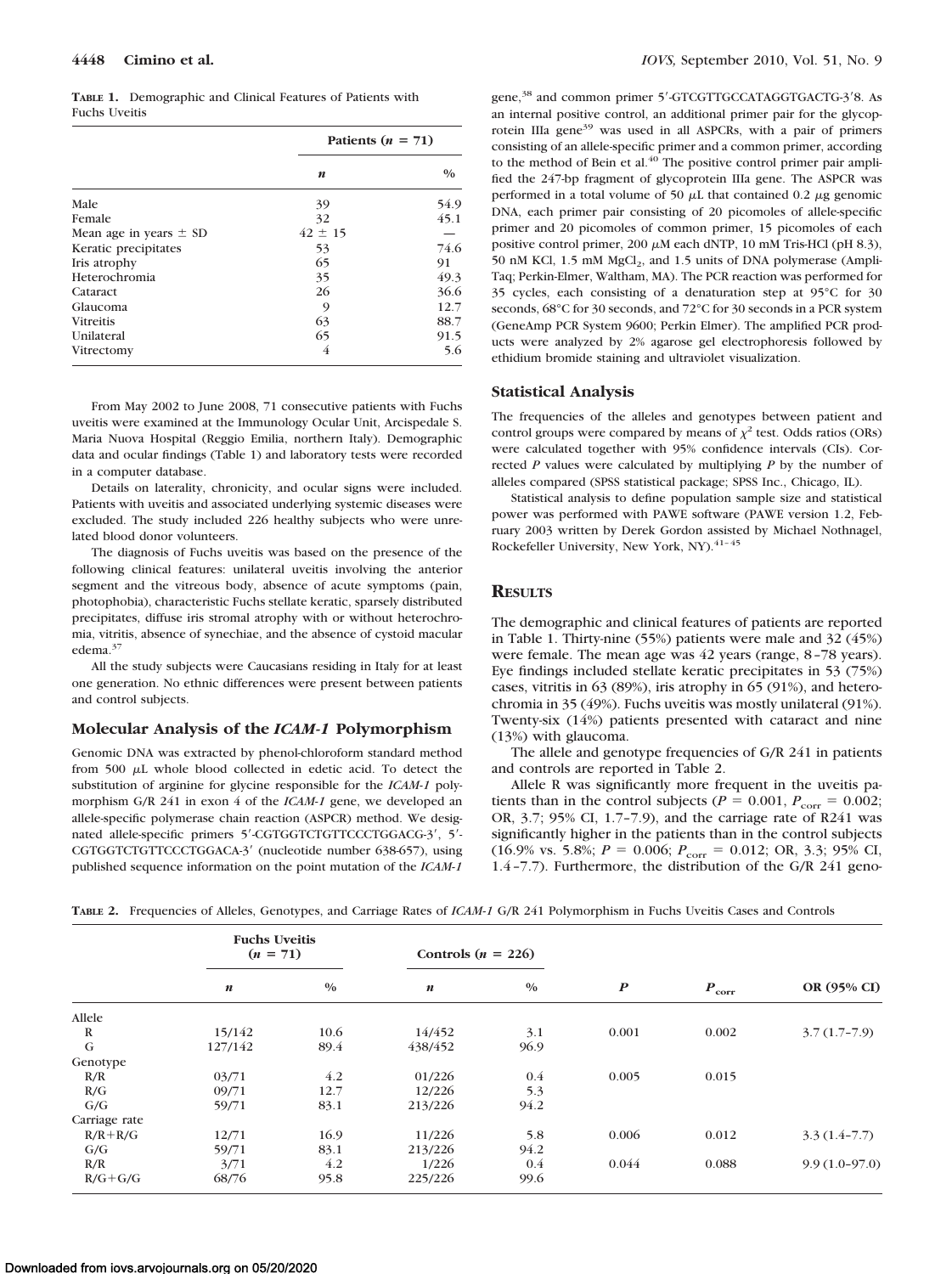type differed significantly between the patients and control subjects ( $P = 0.005$ ;  $P_{corr} = 0.015$ ).

Sample size and the allele frequencies of the G/R 241 polymorphism provided a statistical power of more than 90% for genotypic test and more than 95% for allelic test. No association was found between clinical features and the frequencies of genotypes.

### **DISCUSSION**

Intercellular adhesion molecules play an important role in the recruitment of specific T lymphocytes from the blood stream into inflamed tissue. ICAM-1 has been proven to be important in the induction and development of inflammation in uveitis, whether or not it is associated with systemic disease, both in vitro and in vivo animal studies. Furthermore, Whitcup et al.<sup>46</sup> reported that serum ICAM-1 levels were higher in patients with uveitis than in normal control subjects and were significantly higher in patients with uveitis associated with an underlying systemic disease than in those without systemic disease. In contrast, other studies reported that serum ICAM-1 levels in accompanying systemic disease were similar to those in isolated uveitis. $47 - 49$  To date, ICAM polymorphisms, particularly G/R 241 polymorphism, have been studied in Behçet disease, polymyalgia rheumatica/giant cell arthritis, and rheumatoid arthritis.<sup>50-52</sup> We hypothesized that G/R 241 polymorphism of ICAM-1 could be associated with Fuchs uveitis. The molecular analysis of ICAM-1 gene confirmed that G/R 241 polymorphism frequency was higher in patients affected by Fuchs uveitis than in control subjects, confirming that it could represent a risk factor for this ocular entity.

A recent experimental study on the functional significance of *ICAM-1* polymorphisms, in terms of cell surface expression of ICAM-1 and leukocyte adhesion to human endothelial cells, confirmed that the genotype G241/E469 was associated with greater cell surface expression, leading to greater adhesion of leukocytes.53 This finding could explain the described associations of ICAM polymorphisms with chronic inflammatory disease.

In their study on the correlation between genetic polymorphism and circulating soluble ICAM-1 in a healthy population, Ponthieux et al.<sup>54</sup> confirmed a significant association between R241 allele and lower serum ICAM-1 levels, probably due to the binding impairment of ICAM-1 to leukocyte integrin Mac-1 protein. We found a significant increase in the R241 allele in Fuchs uveitis in our population compared with that in the control subjects, and this increase may explain the chronic low-grade inflammation response in this disease.

Most Fuchs patients present with minimal anterior chamber inflammation, and therapy is not required. Symptomatic flareups may require short-term topical corticosteroids. However, long-term therapy is not indicated. Theoretically, variations of serum protein levels may be influenced by disease activity, systemic manifestations or systemic therapy. These fluctuating influences may explain why our results are different from those in earlier studies of serum ICAM-1 levels. On the other hand, disease activity and systemic therapy should not affect gene polymorphisms, as reported in our study.

To our knowledge, an association between *ICAM-1* polymorphisms and Fuchs uveitis has never been reported. Since Fuchs uveitis represents a frequent cause of uveitis in our region, and the etiology is still unknown, this study could be a first step in understanding whether this polymorphism represents a risk factor for this ocular disease.

#### *References*

1. van de Stolpe A, van der Saag PT. Intercellular adhesion molecule-1. *J Mol Med.* 1996;74:13–33.

- 2. Springer TA. Traffic signals for lymphocyte recirculation and leukocyte emigration: the multistep paradigm. *Cell.* 1994;76:301–314.
- 3. Lidington EA, Moyes DL, McCormack AM, Rose ML. A comparison of primary endothelial cells and endothelial cell lines for studies of immune interactions. *Transpl Immunol.* 1999;7:239 –246.
- 4. Lawson C, Ainsworth M, Yacoub M, Rose M. Ligation of ICAM-1 on endothelial cells leads to expression of VCAM-1 via a nuclear factor-kappaB-independent mechanism. *J Immunol.* 1999;162: 2990 –2996.
- 5. Lawson C, Ainsworth ME, McCormack AM, Yacoub M, Rose ML. Effects of cross-linking ICAM-1 on the surface of human vascular smooth muscle cells: induction of VCAM-1 but no proliferation. *Cardiovasc Res.* 2001;50:547–555.
- 6. Lawson C, Holder AL, Stanford RE, Smith J, Rose ML. Anti-intercellular adhesion molecule-1 antibodies in sera of heart transplant recipients: a role in endothelial cell activation. *Transplantation.* 2005;80:264 –271.
- 7. Iiyama K, Hajra L, Iiyama M, et al. Patterns of vascular cell adhesion molecule-1 and intercellular adhesion molecule-1 expression in rabbit and mouse atherosclerotic lesions and at sites predisposed to lesion formation. *Circ Res.* 1999;85:199 –207.
- 8. Poston RN, Haskard DO, Coucher JR, Gall NP, Johnson-Tidey RR. Expression of intercellular adhesion molecule-1 in atherosclerotic plaques. *Am J Pathol.* 1992;140:665– 673.
- 9. Printseva O, Peclo MM, Gown AM. Various cell types in human atherosclerotic lesions express ICAM-1: further immunocytochemical and immunochemical studies employing monoclonal antibody 10F3. *Am J Pathol.* 1992;140:889 – 896.
- 10. Bertry-Coussot L, Lucas B, Danel C, et al. Long-term reversal of established autoimmunity upon transient blockade of the LFA-1/ intercellular adhesion molecule-1 pathway. *J Immunol.* 2002;168: 3641–3648.
- 11. Dietrich JB. The adhesion molecule ICAM-1 and its regulation in relation with the blood– brain barrier. *J Neuroimmunol.* 2002; 128:58 – 68.
- 12. Kawai K, Kobayashi Y, Shiratori M, et al. Intrathecal administration of antibodies against LFA-1 and against ICAM-1 suppresses experimental allergic encephalomyelitis in rats. *Cell Immunol.* 1996; 171:262–268.
- 13. McMurray RW, Tang H, Braley-Mullen H. The role of alpha 4 integrin and intercellular adhesion molecule-1 (ICAM-1) in murine experimental autoimmune thyroiditis. *Autoimmunity.* 1996;23:9 –23.
- 14. Vora DK, Rosenbloom CL, Beaudet AL, Cottingham RW. Polymorphisms and linkage analysis for ICAM-1 and the selectin gene cluster. *Genomics.* 1994;21:473– 477.
- 15. Diamond MS, Staunton DE, Marlin SD, Springer TA. Binding of the integrin Mac-1 (CD11b/CD18) to the third immunoglobulin-like domain of ICAM-1 (CD54) and its regulation by glycosylation. *Cell.* 1991;65:961–971.
- 16. Yang H. Analysis of ICAM-1 gene polymorphism in immunologic subsets of inflammatory bowel disease. *Exp Clin Immunogenet.* 1997;14:214 –225.
- 17. Yang H, Vora DK, Targan SR, Toyoda H, Beaudet AL, Rotter JI. Intercellular adhesion molecule 1 gene associations with immunologic subsets of inflammatory bowel disease. *Gastroenterology.* 1995;109:440 – 448.
- 18. Amoli MM, Shelley E, Mattey DL, et al. Intercellular adhesion molecule-1 gene polymorphisms in isolated polymyalgia rheumatica. *J Rheumatol.* 2002;29:502–504.
- 19. Kristiansen OP, Nolsoe RL, Holst H, et al. The intercellular adhesion molecule-1 K469E polymorphism in type 1 diabetes. *Immunogenetics.* 2000;52:107–111.
- 20. Mycko MP, Kwinkowski M, Tronczynska E, Szymanska B, Selmaj KW. Multiple sclerosis: the increased frequency of the ICAM-1 exon 6 gene point mutation genetic type K469. *Ann Neurol.* 1998;44:70 –75.
- 21. Borozdenkova S, Smith J, Marshall S, Yacoub M, Rose M. Identification of ICAM-1 polymorphism that is associated with protection from transplant associated vasculopathy after cardiac transplantation. *Hum Immunol.* 2001;62:247–255.